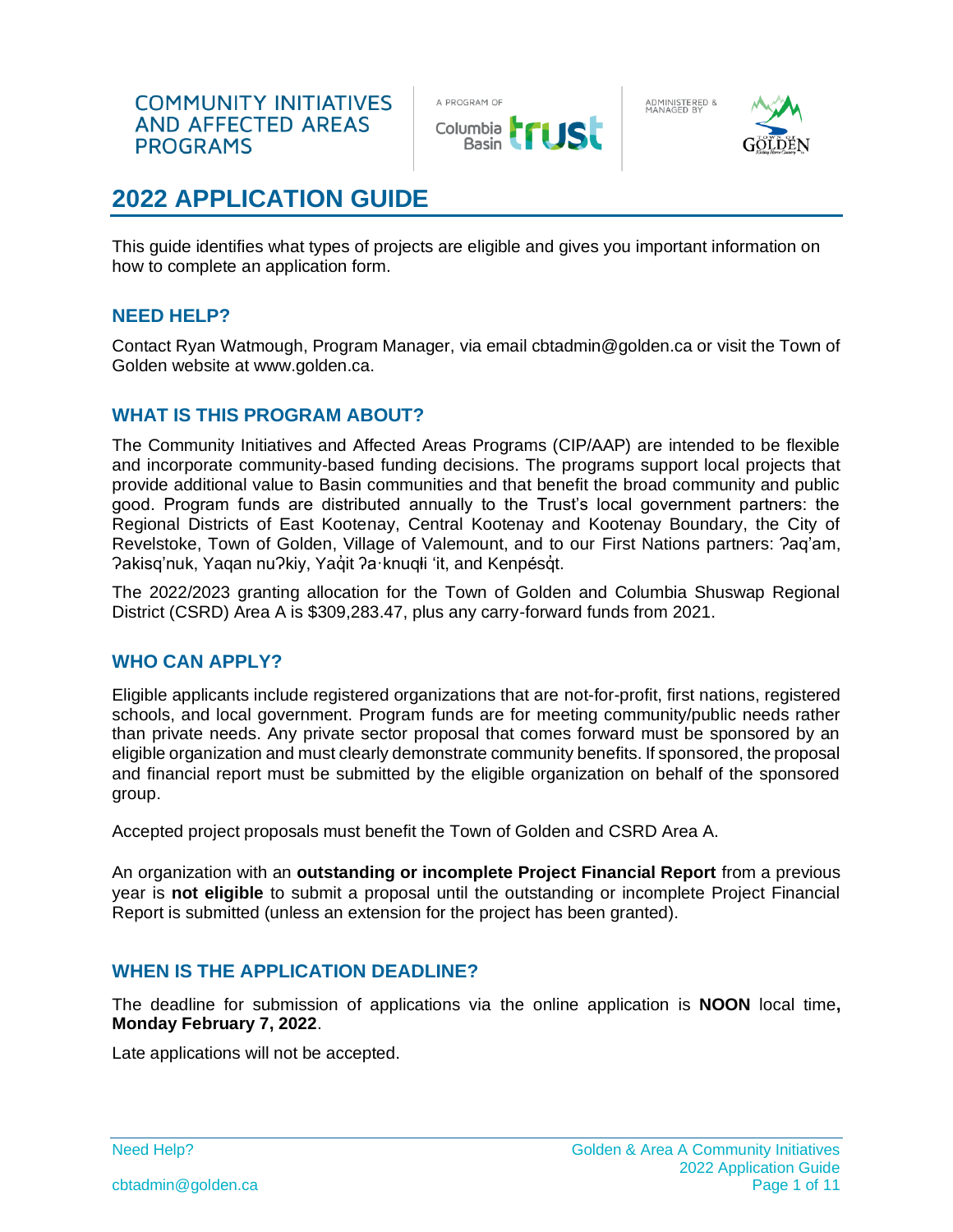

ADMINISTERED &<br>MANAGED BY



## **PROJECT CRITERIA:**

Accepted project proposals must benefit the Town of Golden and/or Columbia Shuswap Regional District Area A.

The Community Funds Local Selection Committee (CFLSC) will use the [Golden & District](https://www.goldencommunityfoundation.ca/vital-pulse)  [Community Foundation's Vital Pulse](https://www.goldencommunityfoundation.ca/vital-pulse) 2021 Community Report for guidance. It is strongly suggested that grant applicants review this Report and ensure that their project and application addresses improvements in one or more of the [United Nations' Sustainable Development Goals](https://www.undp.org/sustainable-development-goals)  [\(SDGs\).](https://www.undp.org/sustainable-development-goals)

The Columbia Basin Trust Act requires that Trust funding not relieve any level of government of its normal obligations. Program funds should not be used to fund basic infrastructure activities that are normally funded through the government tax base such as roads, sewers, municipal water systems and fire protection.

Applicants are encouraged to seek funding from other sources to assist with their projects and not to rely solely on Columbia Basin Trust funding.

# **WHAT TYPES OF PROJECTS / COSTS ARE NOT ELIGIBLE?**

Funds received under this Program can only be used to pay for expenses incurred between contract signing March 17, 2022, and January 4, 2023. Retroactive costs (**costs that have been incurred prior to funding approval in March 2022**) are not eligible.

For very large projects, it is recommended that if the work can be broken down into separate phases, the applicant should make separate applications for each phase.

Applications for **multi-year funding** will not be eligible or evaluated.

### **HOW MUCH CAN I APPLY FOR?**

The **minimum** application amount for any grant is \$5,000.

#### **HOW DO I APPLY?**

Applications are online. You are encouraged to follow the directions in the *Application Information* section.

### **WHAT IS THE PUBLIC MEETING PROCESS?**

To be eligible for funding all applicants **MUST** present their proposal at a Public Meeting on Tuesday March 8 (and, if necessary, Wednesday March 9), 2022 – 6:00 - 9:00pm at the Golden Civic Centre either in person or by provided virtual means. The Public Meeting is your opportunity to present a compelling summary of your project and respond to questions of the Committee and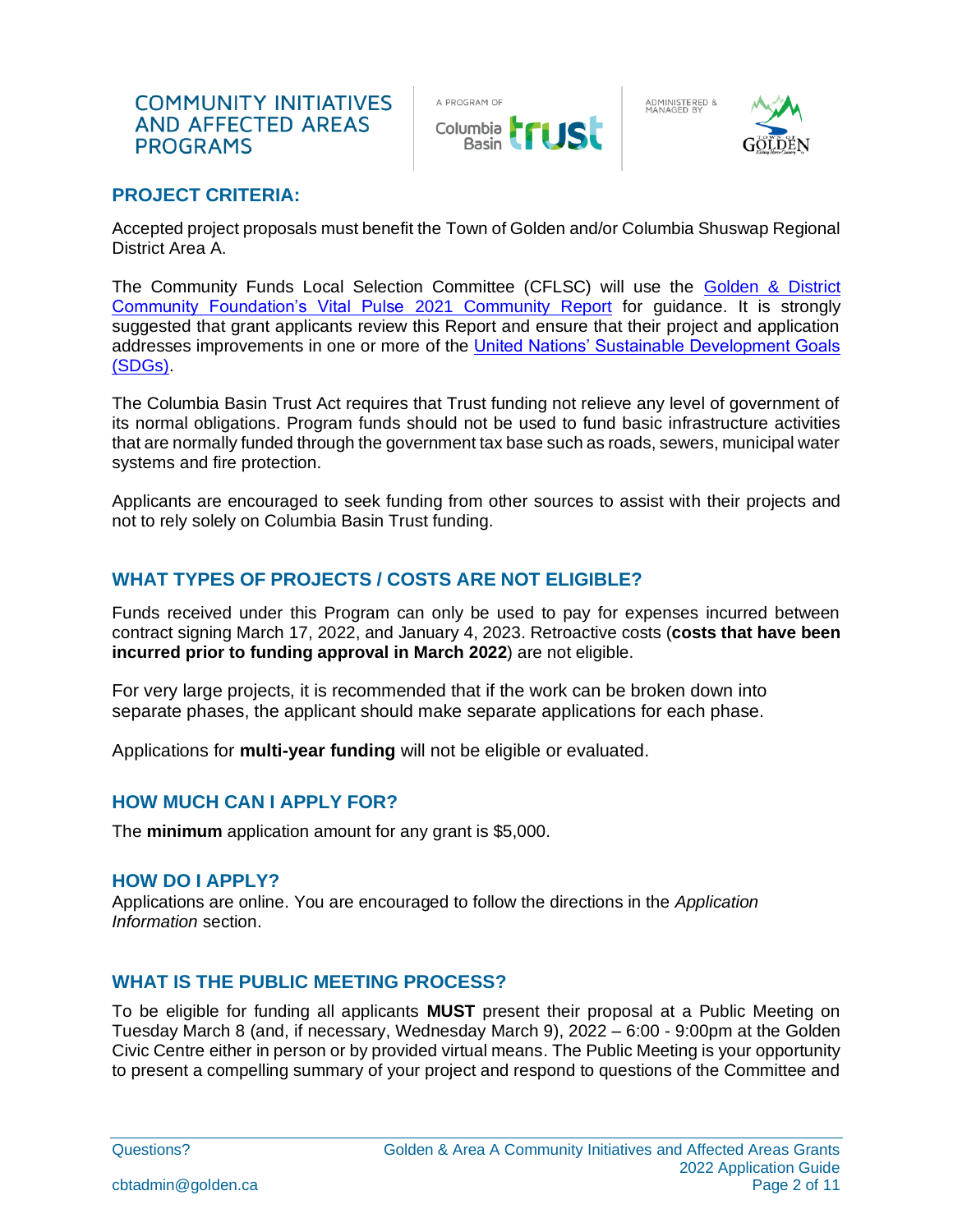

ADMINISTERED &<br>MANAGED BY



the Public. A schedule of proposal presentation times and date will be announced after the application deadline.

# **WHEN WILL A DECISION BE MADE?**

The Golden Community Initiatives Committee will evaluate project proposals on March 17, 2022. Successful applicants will be informed by the Program Manager once decisions are ratified.

# **HOW WILL FUNDS BE DISTRIBUTED?**

Successful project applications will be subject to a contractual agreement. Not meeting the terms and conditions of this agreement may jeopardize current and future funding to the applicant organization through this program.

Should your application be approved, it is your responsibility to inform the Program Manager of the eventual level of success of any other grant applications you made to other sources. If your project must change significantly because the amount of funds you eventually receive for this project is less or more than planned for, you must inform the Program Manager. These changes, including your project's continued approval status, must be approved by the Program Manager.

Where an applicant is sponsoring an unregistered group or private sector proposal, the funds will be paid to the eligible applicant.

# **WHAT ARE THE REPORTING REQUIREMENTS?**

All successful projects must be complete and the Final Report received by Wednesday December 14, 2022.

If successful in attaining Trust funds, you must spend funds and prepare project reports according to Section D – Project Budget Information and the terms of the contractual agreement. You must provide copies of invoices/receipts with your final report to verify how you spent CBT funds.

The Trust (through the Town of Golden) maintains the right to audit projects at any time.

A proponent with an outstanding or incomplete Project Financial Report is not eligible to submit a proposal in the future until the outstanding or incomplete Project Financial Report is submitted to and approved by the Town of Golden.

### **NEED HELP?**

For more information, please contact Ryan Watmough, Program Manager via, email [cbtadmin@golden.ca](mailto:cbtadmin@golden.ca) or visit the Town of Golden website at [www.golden.ca.](http://www.golden.ca/)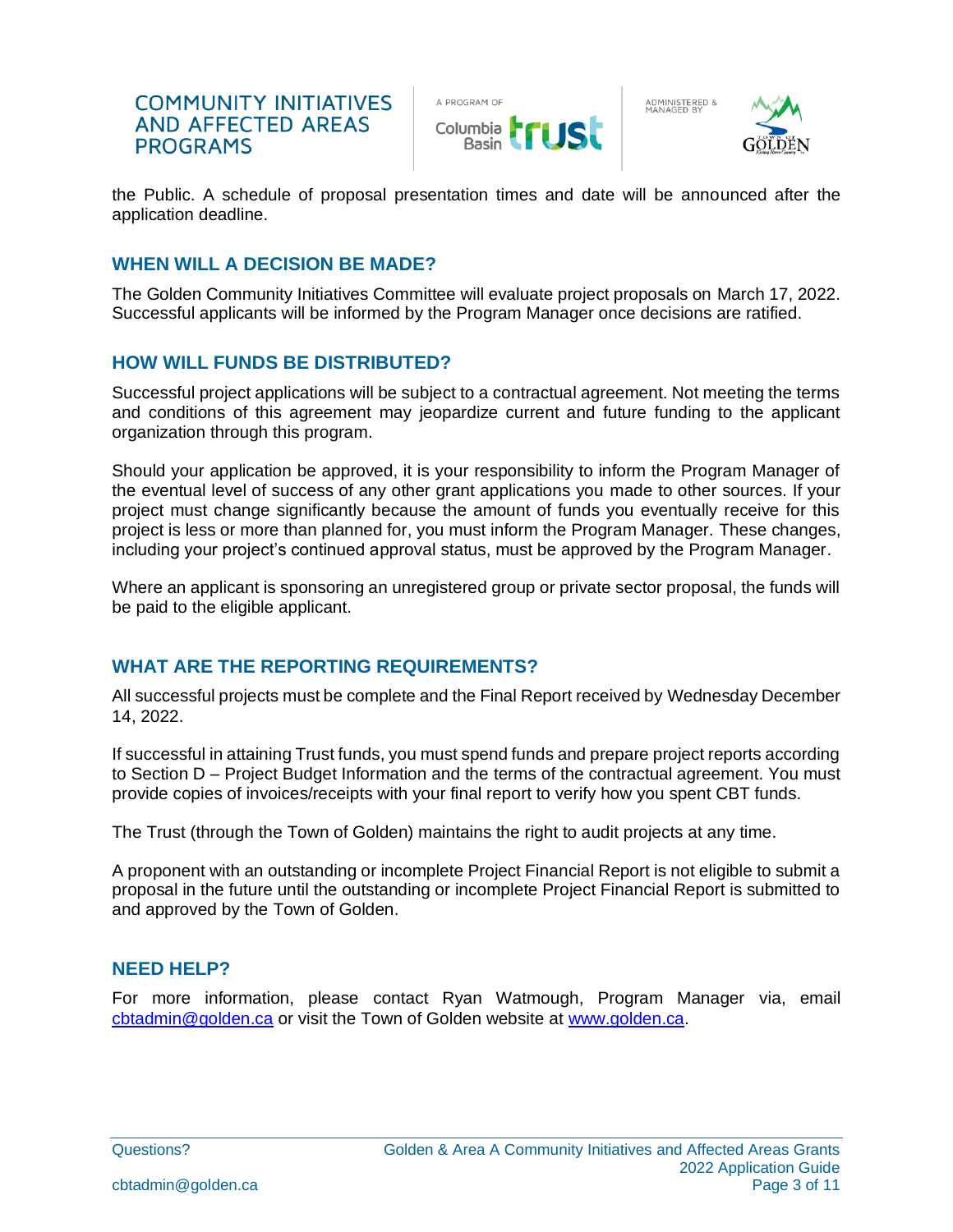

ADMINISTERED &<br>MANAGED BY



# **APPLICATION INFORMATION AND INSTRUCTIONS**

# **USING THE ONLINE APPLICATION FORM**

The Trust's online application system allows you to apply to various programs offered by the Trust. You will need to create an account to access application forms, save drafts and submit completed forms. Here are some tips for using the system:

- When logged in you can only work on one draft application per program. You must submit an application before you can begin another application within that specific program. Submitted applications can be edited up until the deadline.
- Drafts and submissions can be viewed once you have logged in.
- To ensure that your edits are saved, click the **Save Draft** button at the bottom of each page often, especially before navigating away from the page.
- **DO NOT CLICK YOUR BROWSERS BACK BUTTON**: your application form will not auto-save and you will lose your work. However, the application form will auto-save when you click the **Next** and **Previous** buttons to navigate between pages.



- Keep your entries precise and clear. It is important to note that space in some sections is limited. Space allotment is identified in each section.
- You may only upload supporting documents that are either .PDF or picture formats (JPG, GIF, PNG, BMP). More information is found in the section for Supporting Documents.
- You have the option to use a worksheet to prepare your application entries and/or collaborate with others involved in your project. The worksheet is a Word document and will not be accepted as your application to the program. All of the questions you will be asked on the online application form are included on this worksheet.

# **COMPLETING THE APPLICATION FORM QUESTIONS APPLICANT INFORMATION**

### **Registered Applicant/Organization Information**

Eligible applicants include registered non-profit organizations, first nations, registered schools and local governments.

#### **Organization Legal Name**

Enter the full legal name of your registered non-profit, public organization, municipality, regional district or Indigenous organization.

# **Registration Number (if applicable)**

Registered non-profits must be in good standing with the BC Registry Services. Enter your number here.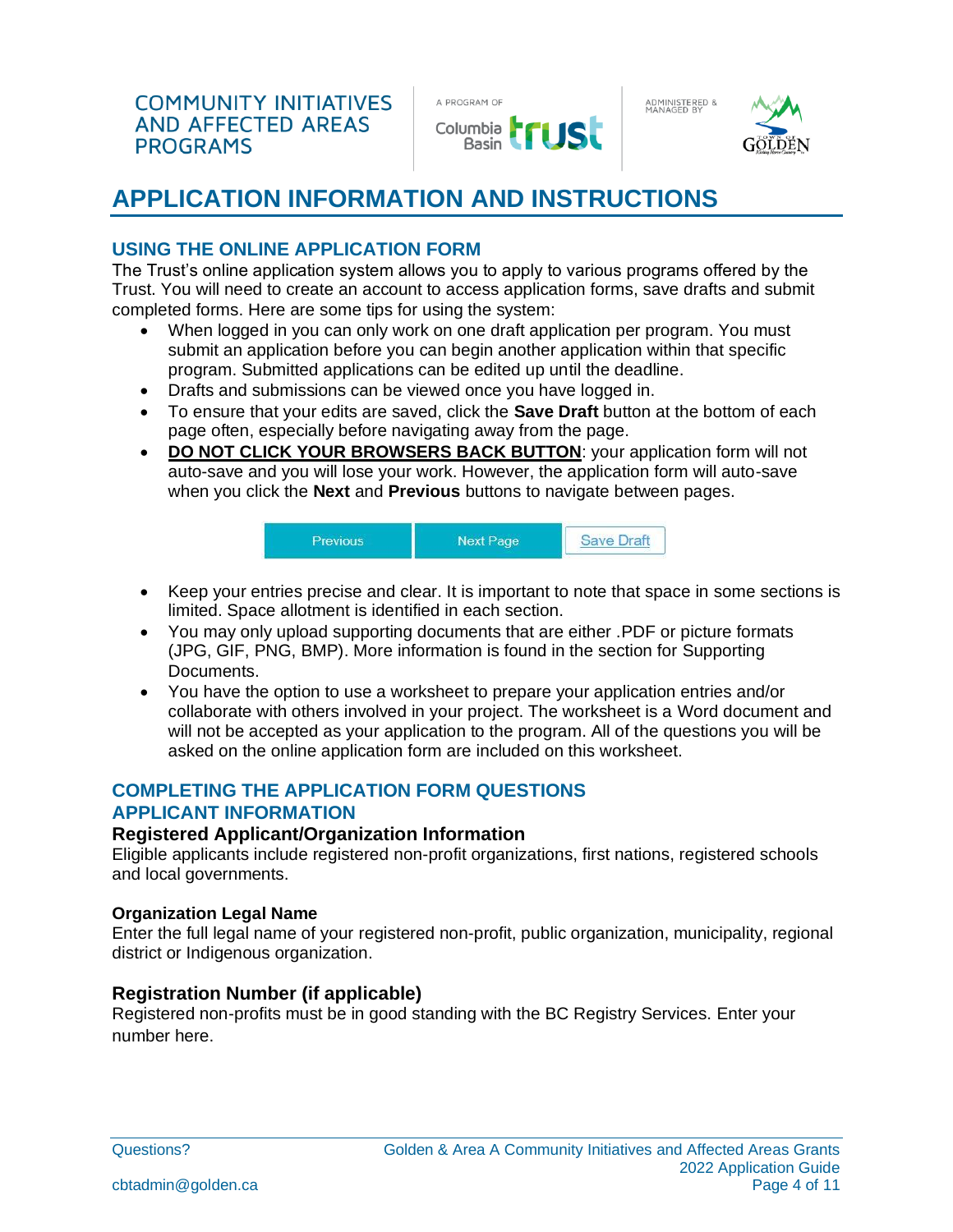

ADMINISTERED &<br>MANAGED BY



# **Primary Contact at the Registered Applicant/Organization**

Identify the person who will be leading the project, or if they are not in place at this time, identify someone in your organization who can be contacted about your project either at the application stage or if your application is successful.

## **Sponsoring an Unregistered Organization**

If you are sponsoring an ineligible organization, check yes.

### *\*the following section will only appear if you indicated yes, above* **Project Lead/Sponsored Organization**

Enter organization name and contact information for sponsored organization.

# **Primary Contact at Project Lead/Sponsored Organization**

Identify the person who will be our main contact at the sponsored organization for your project.

### **Organization Mandate**

Briefly describe your organization's purpose and mandate. Include the types of projects, programs and services you deliver and your operating budget.

# **PROJECT DETAILS**

### **Project Title**

Your project title should be succinct, descriptive and no longer than five words.

### **Project Location**

Identify the geographical location(s) that will benefit from this project. When you click in the box you can hold down the [CTRL] key (or the command button on a Mac) to select more than one.

### **Estimated Start & End Date**

These dates tell us when the project will take place and identify how long your project will be. Grant funds cannot be allocated to any project expenses before you have received funding approval, so it is recommended that your start date is no earlier than March 30, 2020. The end date should be when you anticipate all expenses will be paid for and final reports are ready, no later than January 4, 2022.

### **What is the project? What will the project do? How will this be achieved? (220 words)**

Provide a brief description of your project and the shorter-term impacts or effects your project aims to achieve. List the services or activities to be developed, delivered or completed.

For example:

• *Seniors Connect is a community outreach project in Golden that will improve social connections among vulnerable and isolated seniors by linking seniors with volunteers and to community programs. It will create an inventory of low cost or no cost social events that seniors can participate in. Seniors will learn about the importance of social connections to their health and well-being.*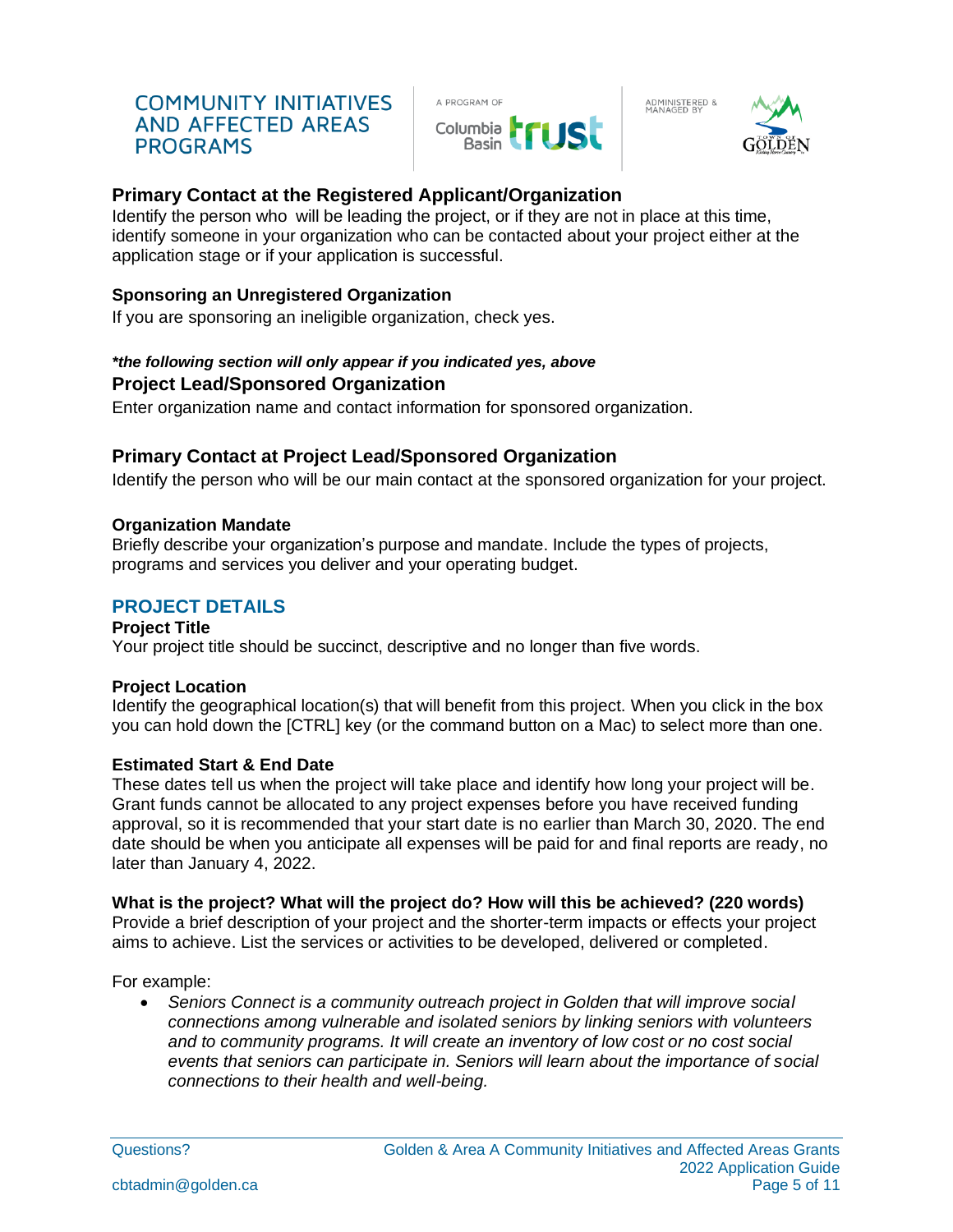

ADMINISTERED &<br>MANAGED BY



#### **What issues or opportunities will be addressed? How were they identified?**

Describe the issues or opportunities that the project will address. How were they identified and who was involved in that identification?

#### **Where will this project take place? (100 words)**

Provide a short description of the location your project activities will be taking place.

#### **Who will be involved in implementing the project?**

Describe the organization(s), staff or consultants, partners or individuals, and their relevant experience and expertise that they are bringing to the project.

#### **Explain why this project is important to your community. Who will benefit from the project?**

"Community" may refer to a community of interest, specific sector, professional community or a geographic location. With this in mind, explain why this project is important to your community and highlight how it was identified as a priority. Describe how your community will be supporting and/or participating in your project's development and/or delivery.

#### **How will the project be evaluated and how will you know if it has been successful?**

Indicate a clear plan for evaluating and reporting on results as they are related to the shorterterm impacts or effects that your project aims to achieve. Include how you will make use of monitoring and evaluation tools. The budget should include an allocation specifically for evaluation.

#### **Why is your organization best suited to deliver the project?**

Describe past successes of your organization as it relates to this project. Projects that have received funding previously should include a summary report of results to date. You can summarize details here and/or include a supporting document for more information.

### **Work Plan**

Tell us how you plan to organize and carry out your project.

#### **Activity**

List all activities you plan to complete during the project's term. Click the +**Add** button to add another row of activities.

#### **Overseen By**

Indicate who will be taking the lead on each of the proposed activities. We will want to see that all components of the project are being delivered or managed by someone with relevant experience or expertise.

### **Start and End Dates**

Identify the date that each activity is proposed to begin and end. Any activities that occur before receiving project approval are not eligible for funding.

### **How long has your organization been active in Golden or CSRD Area A?**

Identify how long you have been operating in these areas.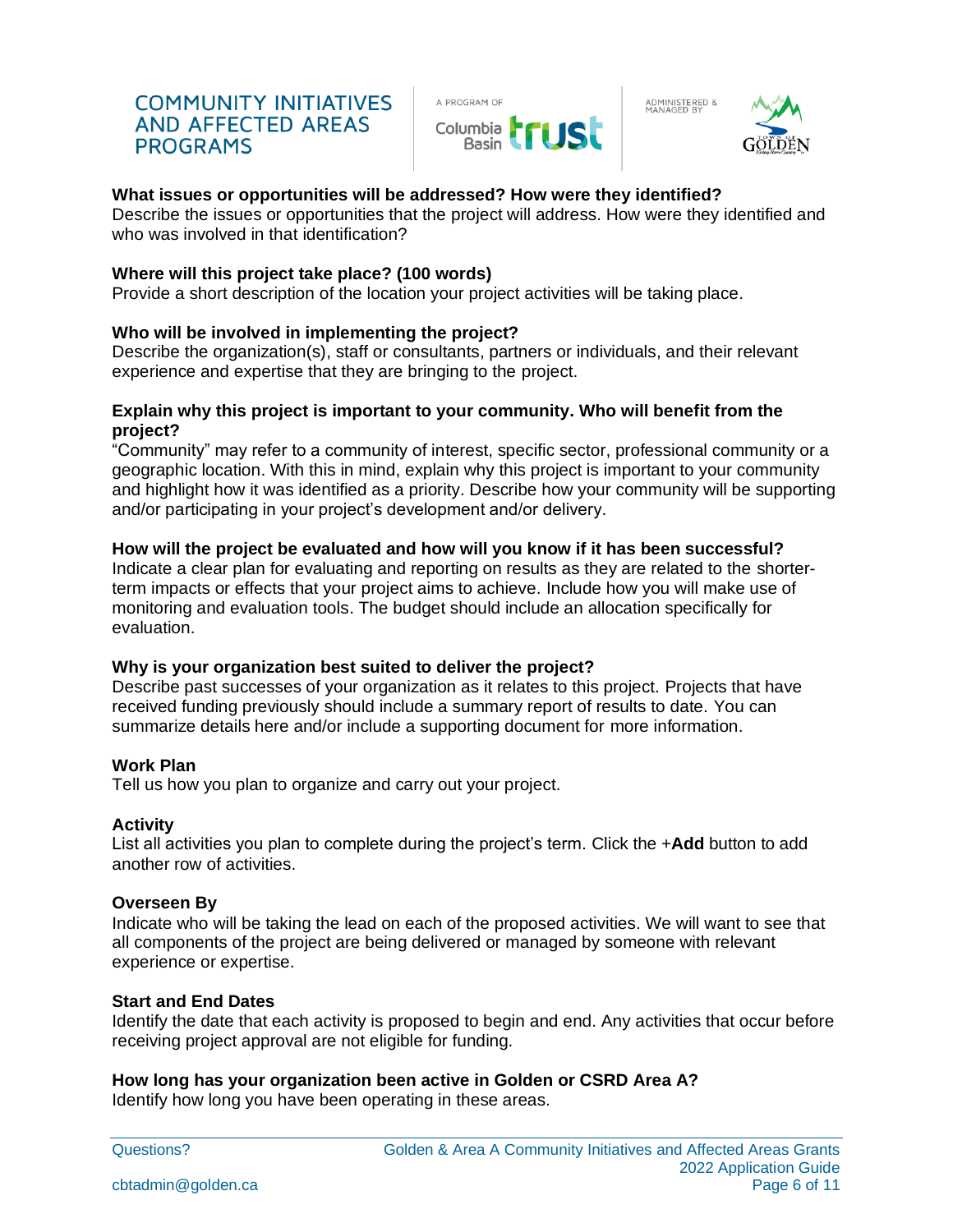

ADMINISTERED &<br>MANAGED BY



#### **Is this a onetime event or a continued initiative? If it is a continued initiative, how will it be sustained through other funds or support?**

This program is intended to support projects. Identify the plan for long term sustainability if this is a continued initiative.

#### **Explain why this project does not duplicate existing services or activities? If there is overlap with other community projects, what have you done to partner with those affected?**

Explain clearly and succinctly.

#### **Project Partners**

List groups or individuals cooperating in this project and their contributions.

#### **UN Sustainable Development Goals**

The Community Funds Local Selection Committee (CFLSC) will use the [Golden](http://www.goldencommunityfoundation.ca/vitalsigns.html) & District Community Foundation's Vital Pulse 2021 Community Report for guidance. It is strongly suggested that grant applicants review this Report and ensure that their project and application addresses improvements in one or more SDG.

Select the top 5 SDGs that your project addresses from the [Golden](http://www.goldencommunityfoundation.ca/vitalsigns.html) & District Community Foundation's Vital Pulse 2021 Community Report.

| Sustainable<br>Development Goal<br>(Choose SDG from drop-<br>down menu) | <b>Project Objectives</b> | <b>Anticipated Outcomes</b> |
|-------------------------------------------------------------------------|---------------------------|-----------------------------|
|                                                                         |                           |                             |
|                                                                         |                           |                             |
|                                                                         |                           |                             |
|                                                                         |                           |                             |
|                                                                         |                           |                             |

#### List of Sustainable Development Goal - in Order of Priority

| ment of<br>$\bf{ \circ }$ | Priority 1:                       | <b>Climate Action</b><br>Take urgent action to combat climate change and its impacts                                                                             | 4.000.                                      | Priority 10: | <b>Quality Education</b><br>Ensure inclusive and equitable quality education and<br>promote lifelong learning opportunities for all                                                                                              |
|---------------------------|-----------------------------------|------------------------------------------------------------------------------------------------------------------------------------------------------------------|---------------------------------------------|--------------|----------------------------------------------------------------------------------------------------------------------------------------------------------------------------------------------------------------------------------|
| Ľ                         | Priority 2:                       | Life on Land<br>Protect, restore and promote sustainable use of ecosystems,<br>sustainably manage forests, and halt land degradation and<br>biodiversity loss    | <b>State</b><br>.M                          | Priority 11: | <b>Sustainable Community</b><br>Make community inclusive, resilient and sustainable                                                                                                                                              |
| <b>STAR</b><br>þ,         | <b>Priority 3:</b><br>Priority 4: | <b>Clean Water &amp; Sanitation</b><br>Ensure availability and sustainable management of water and<br>sanitation for all<br><b>Affordable &amp; Clean Energy</b> | 5 .<br>$\bullet$                            | Priority 12: | <b>Gender Equality</b><br>Achieve gender equality and empower all women and                                                                                                                                                      |
| $\ddot{\bullet}$          |                                   | Ensure access to affordable, reliable, sustainable and modern<br>energy for all                                                                                  | 8 202205                                    | Priority 13: | girls<br>Decent Work & Economic Growth                                                                                                                                                                                           |
| m.                        | <b>Priority 5:</b>                | Zero Hunger<br>End hunger, achieve food security and improved nutrition,<br>and promote sustainable agriculture                                                  | ñÍ                                          |              | Promote sustained, inclusive and sustainable economic<br>growth, full and productive employment and decent work<br>for all                                                                                                       |
| mm.<br>-∿⁄÷               | Priority 6:                       | <b>Good Health &amp; Wellbeing</b><br>Ensure healthy lives and promote wellbeing for all at all ages                                                             | <b>MATCH MONTH</b><br><b>DIRMITACS</b><br>♣ | Priority 14: | Industry, Innovation and Infrastructure<br>Build resilient infrastructure, promote inclusive and<br>sustainable industrialization and foster innovation                                                                          |
| <b>Electric</b><br>道      | Priority 7:                       | <b>Life Below Water</b><br>Conserve and sustainably use water bodies and marine<br>resources for sustainable development                                         | 0.00000<br>٠                                | Priority 15: | <b>Reduce Inequalities</b><br>Reduce inequalities within and among countries                                                                                                                                                     |
| క్షి                      | <b>Priority 8:</b>                | <b>Responsible Consumption &amp; Production</b><br>Ensure sustainable consumption and production patterns                                                        | œ<br>۰                                      |              |                                                                                                                                                                                                                                  |
| there<br>wa               | Priority 9:                       | <b>No Poverty</b><br>End poverty in all its forms                                                                                                                | e and the second state.                     | Priority 16: | Peace, Justice & Strong Institutions<br>Promote peaceful and inclusive societies for sustainable<br>development, provide access to justice for all, and build<br>effective, accountable and inclusive institutions at all levels |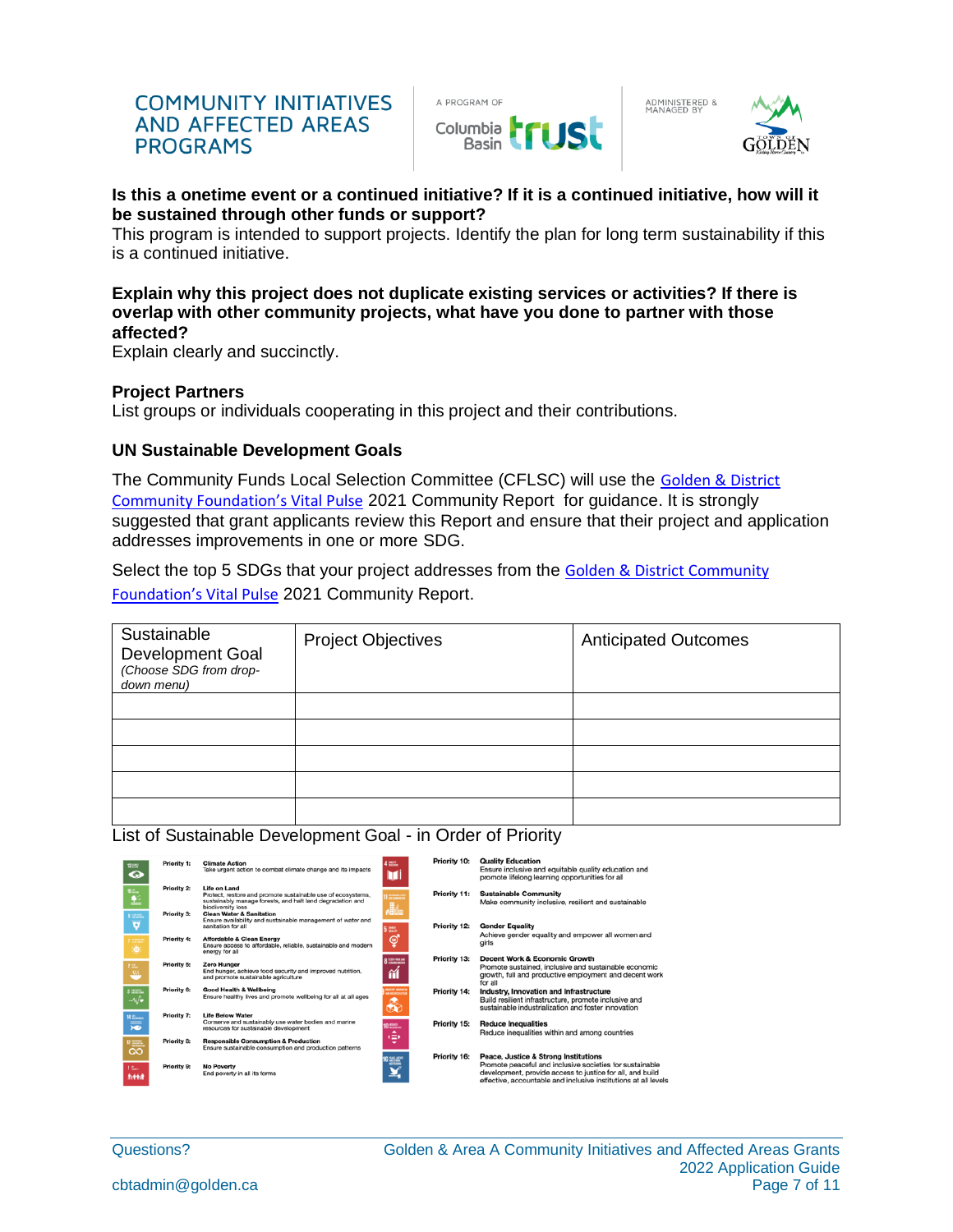

ADMINISTERED &<br>MANAGED BY



Copies of the [Golden](http://www.goldencommunityfoundation.ca/vitalsigns.html) & District Community Foundation's Vital Pulse 2021 Community Report can be downloaded from https://www.goldencommunityfoundation.ca/vital-pulse . Vital Signs is "Canada's most extensive community-driven data program," and led by the [Community](https://www.communityfoundations.ca/initiatives/vital-signs/)  [Foundations of Canada.](https://www.communityfoundations.ca/initiatives/vital-signs/)

Referencing this Report and others [\(Town of Golden`s Official Community Plan,](http://www.golden.ca/Departments/Development-Services/Planning-and-Development.aspx) [Community](https://imaginekootenay.com/community/golden-bc/)  [Profile,](https://imaginekootenay.com/community/golden-bc/) Census Profile for the [Town of Golden](https://www12.statcan.gc.ca/census-recensement/2016/dp-pd/prof/details/page.cfm?Lang=E&Geo1=POPC&Code1=0326&Geo2=PR&Code2=59&SearchText=Golden&SearchType=Begins&SearchPR=01&B1=All&GeoLevel=PR&GeoCode=0326&TABID=1&type=0) and [CSRD Area A,](https://www12.statcan.gc.ca/census-recensement/2016/dp-pd/prof/details/Page.cfm?Lang=E&Geo1=CSD&Code1=5939011&Geo2=PR&Code2=59&SearchText=Columbia%20Shuswap%20Regional%20District&SearchType=Begins&SearchPR=01&B1=All&type=0) etc.) is also encouraged when developing projects and completing the application.

### **Indicate your anticipated project milestones.**

List the key milestones in your project.

# **PROJECT CASH BUDGET**

List specific budget items under each heading to identify your expenses that you require cash for. Round up values to the nearest dollar. Click the +**Add** button to add another row. Do not include any items that will be provided to the project as in-kind contributions - there is a space to enter these further down.

Budgets that contain excessive rates or unreasonable purchases will not be considered and may jeopardize project approval.

### **Administration**

Examples would include overhead costs to deliver the project such as office expenses and supplies and administrative wages.

### **Contract Fees and/or Staff Wages**

Each line item should include the position's title and the hourly rate multiplied by the number of hours for the whole period of the project for which you are requesting funding, if applicable. Do not include administration wages (see above).

# **Capital Purchases, Equipment Rental and Project Supplies**

Capital purchases, equipment rentals or project supplies are eligible as long as they are necessary to the project and the costs are reasonable. Capital and equipment purchases need to be justified to be eligible for funding.

If your organization currently owns the equipment required to undertake the project, we are not able to fund the cost of renting this equipment. However, rental costs may be eligible if your organization has to rent the equipment from another organization.

# **Other Costs (be specific)**

If there are other project-specific costs that are not included elsewhere, you may add them into this section with a specific line item description. Include items like advertising, brochure printing and distribution costs. Eligible travel expenses include mileage and any necessary accommodation specific to your project.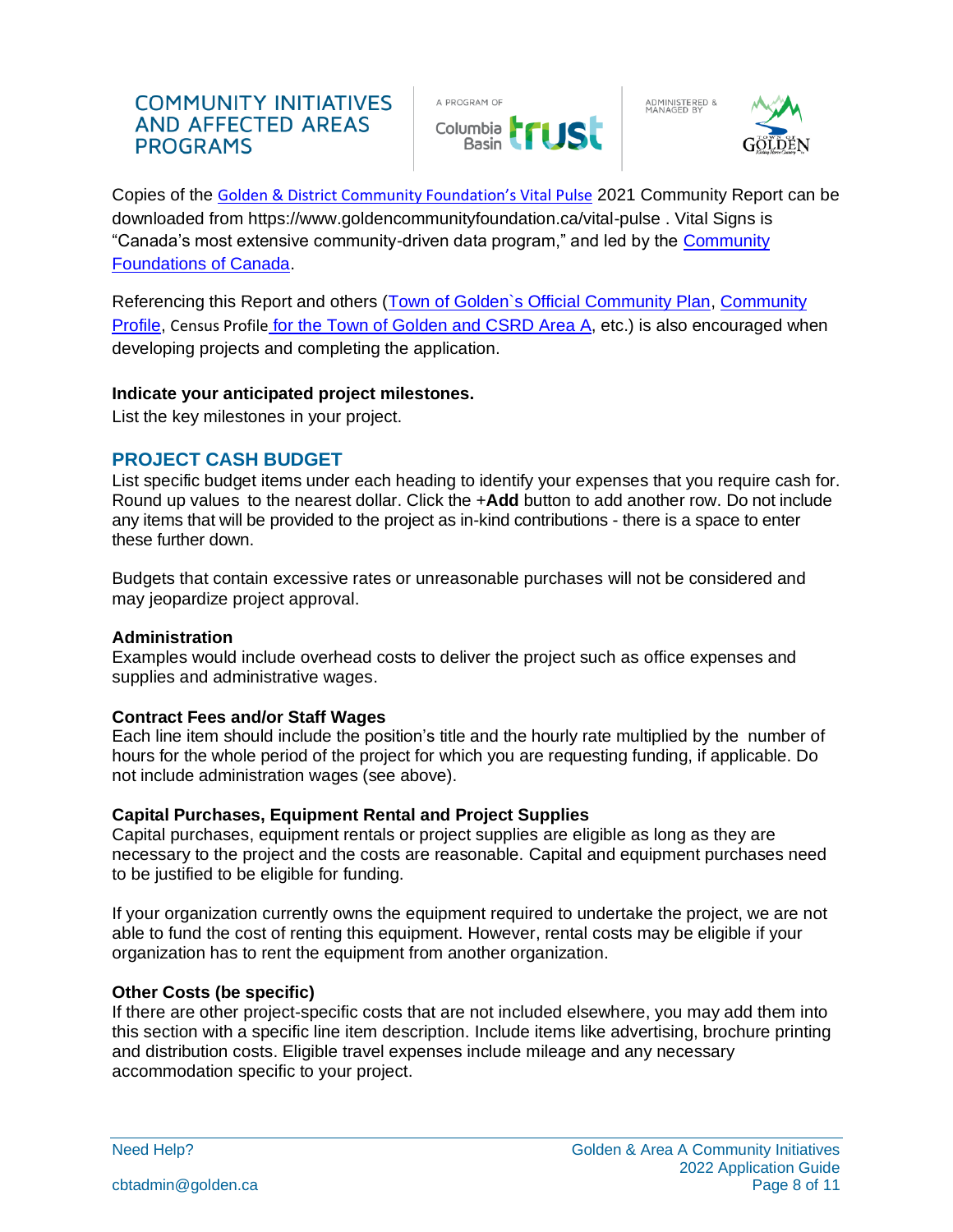

ADMINISTERED &<br>MANAGED BY



# **CASH REVENUE SOURCES**

We recommend that your organization seeks cash funding from a variety of sources. Projects that have secured multiple funding sources often demonstrate wide-ranging support and may be prioritized for funding.

The Trust has a directory of grants that may be applicable to your work which can be found in the resource section of the Trust's Non-profit Advisors Program [\(ourtrust.org/nonprofit\)](https://ourtrust.org/our-work/community/non-profit-advisors-program/).

#### **Source**

The first revenue line will auto-populate with your Total Requested from CIP/AAP. In the lines below, identify your other sources for cash revenue. This may include sources such as other grants, cash donations, or workshop registration fees. Click the +Add button to add another row.

#### **Confirmed (Y/N)**

Indicate whether or not the contribution is confirmed at the time you submit the application. If the funder has confirmed that they will be committing resources to your project, you will select *yes*. If you have applied for funding, but have not yet heard back, you will select *no*.

#### **Amount**

Indicate the dollar amount you will receive from each cash-funding source. The form will automatically calculate subtotals for you.

### **Total Project Cash Budget and Total Cash Revenue Project Budget**

These boxes will auto-fill. *Total Project Revenue* must equal *Total Project Budget* to show you have enough funds to complete your project. If the numbers are not equal, recheck your entries as the form adds them automatically.

# **IN-KIND SOURCES & CONTRIBUTIONS**

Describe what contributions are being made to the project other than cash. In-kind contributions are goods or services donated to your project from another organization or individual that you would have otherwise had to pay for.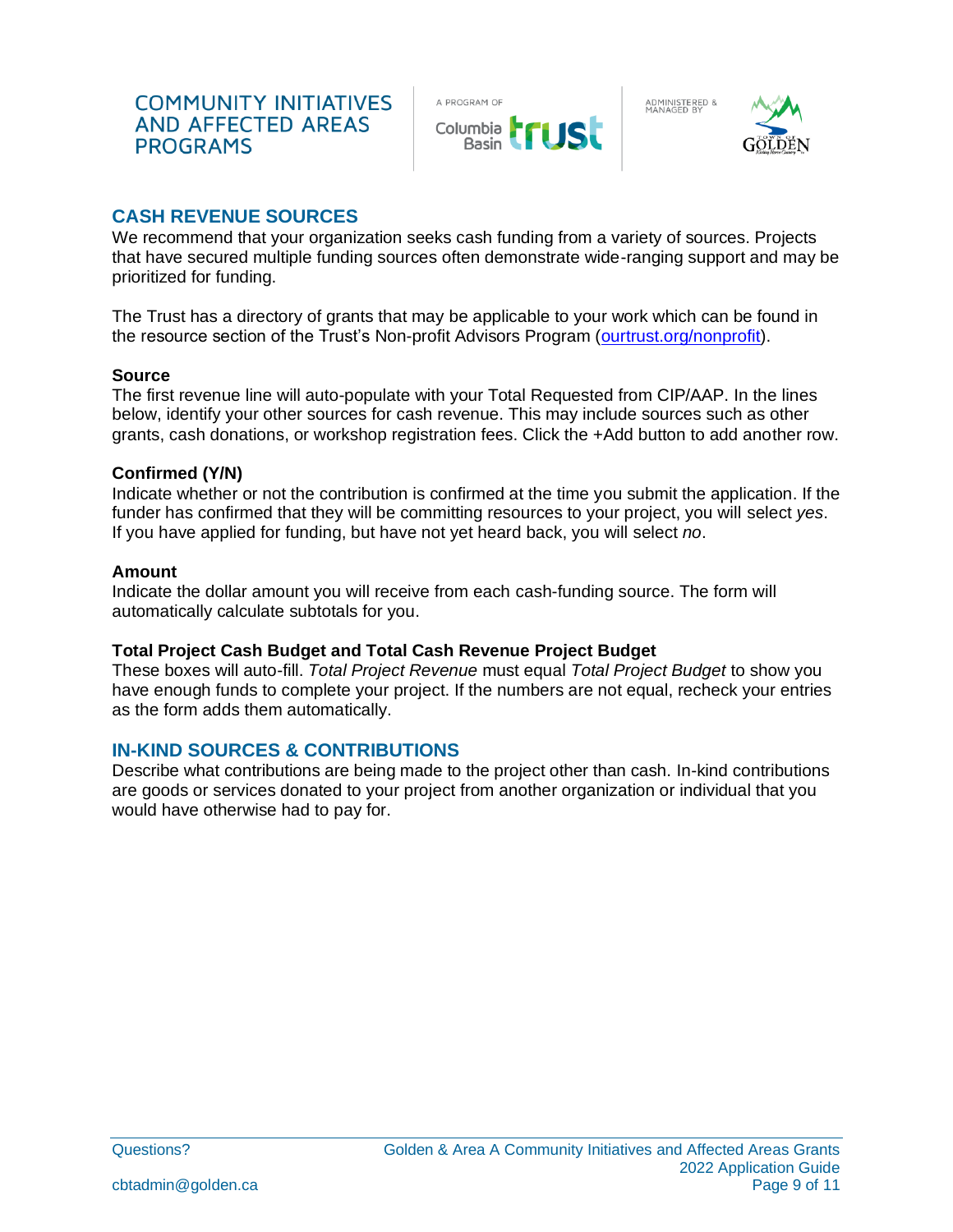

ADMINISTERED &<br>MANAGED BY



# **PROJECT CASH BUDGET EXAMPLE**

This reflects the total cash required to complete the project.

| <b>CASH BUDGET ITEM</b>                                             | Total<br><b>Amount</b><br><b>Required</b> | <b>Amount</b><br><b>Requested</b><br>from<br><b>CIP/AAP</b> |
|---------------------------------------------------------------------|-------------------------------------------|-------------------------------------------------------------|
| <b>Administration</b>                                               |                                           |                                                             |
| Administrative costs of project (e.g. 12% of project cash expenses) | \$3,060                                   | \$500                                                       |
| <b>Contract Fees and/or Staff Wages</b>                             |                                           |                                                             |
| Project coordinator: 50hrs/month @ \$28/hr for 12 months            | \$16,800                                  | \$13,000                                                    |
| <b>Capital Purchases, Equipment Rental and Project Supplies</b>     |                                           |                                                             |
| Laptop and projector                                                | \$1,500                                   | \$500                                                       |
| Purchase of workshop resources and materials                        | \$1,000                                   | \$500                                                       |
| Renovation of storage room for office space                         | \$2,300                                   | \$2,300                                                     |
| Office furniture                                                    | \$1,500                                   | \$1,500                                                     |
| <b>Building permits</b>                                             | \$190                                     |                                                             |
| Refreshments for workshops                                          | \$200                                     | \$200                                                       |
| <b>Other Costs (be specific)</b>                                    |                                           |                                                             |
| Advertising campaign                                                | \$750                                     | \$500                                                       |
| Project travel expenses: 2000km @ \$0.53/km                         | \$1060                                    | \$900                                                       |
| Recognition event for volunteers and project wind-up                | \$200                                     | \$100                                                       |
| <b>TOTAL</b>                                                        | \$28,560                                  | \$20,000                                                    |

# **CASH REVENUE SOURCES EXAMPLE**

This reflects who is contributing cash to the project.

| <b>CASH REVENUE SOURCES</b>            |                           |               |  |  |
|----------------------------------------|---------------------------|---------------|--|--|
| <b>Source</b>                          | <b>Confirmed</b><br>(Y/N) | <b>Amount</b> |  |  |
| Columbia Basin Trust - CIP/AAP Request | Ν                         | \$20,000      |  |  |
| <b>ABC Community Services</b>          | Υ                         | \$4,000       |  |  |
| <b>Community Foundation Grant</b>      | Υ                         | \$1,000       |  |  |
| <b>Local Credit Union</b>              | v                         | \$500         |  |  |
| <b>Corporate Business</b>              | Υ                         | \$2,500       |  |  |
| Anticipated workshops revenue          | Ν                         | \$560         |  |  |
| <b>TOTAL CASH REVENUE:</b>             |                           | \$28,560      |  |  |